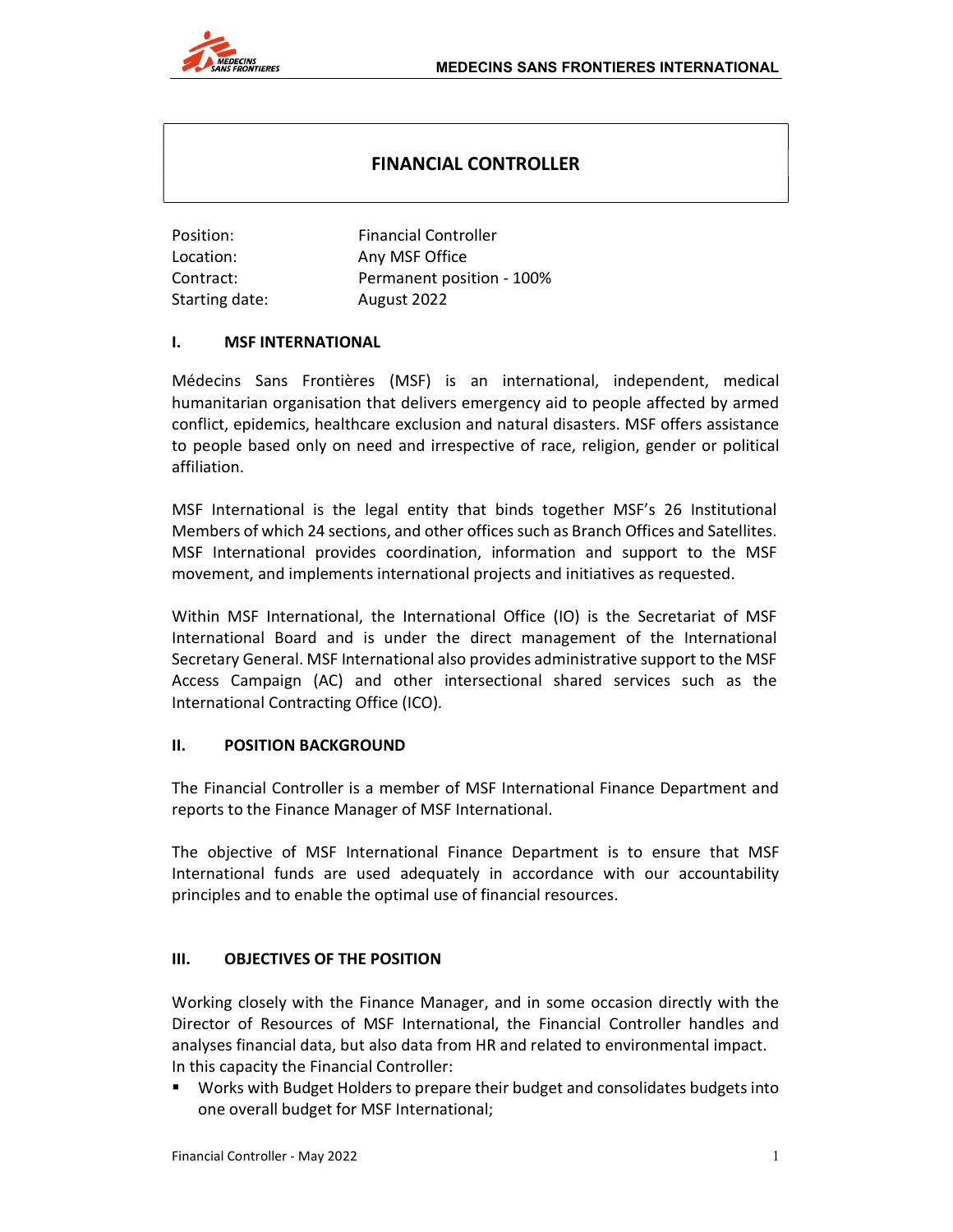

- Supports the Budget Holders in planning, forecasting and cost tracking;
- Upon request, supports financial evaluation of projects, examining and evaluating their cost-efficiency;
- **Develops financial analysis and financial reports, implements and monitors KPIs;**
- **Maintains and improves IT tools.**

# IV. RESPONSIBILITIES

The Financial Controller responsibilities are:

## Budgeting/Forecasting

- **Provide support and technical training to Budget Holders to build their budget** including projections and financial simulations;
- Conduct regular meetings with Budget Holders to ensure that they are tracking costs, to understand their activities and challenges, and anticipate financial needs;
- Design and/or improve tools to develop MSF International annual budget, midyear budget review, and multi-year projections.

#### Reporting and analysis

- Prepare regular financial analysis and monthly reporting on actual results compared to Budget and prior year;
- **Prepare support materials for financial presentations to various platforms;**
- Support the HR team in developing HR indicators and analysis, and prepare the Full Time Equivalent (FTE) reporting;
- Support on other reporting and ad hoc analysis as required (for e.g., carbon footprint and cost efficiency metrics for travels).

## Management tools / IT systems

- In collaboration with the Finance Manager, implement new BI software for budgeting and monthly reporting (identification, roll out, and administration);
- **Development of other tools for processing and analysing management data;**
- Participate to the implementation of different Dynamics 365 modules or complementary software's (for e.g., expense management, dematerialization).

#### Support to Accounting & Control

- Participate to monthly and annual closings (accruals, analytic allocations…);
- **Contribution to the internal control system (ICS);**
- Liaise with auditors when necessary;
- Other responsibilities may be delegated to the Financial Controller depending on workload in support of the Finance team.

## V. PROFILE REQUIREMENTS

- o Genuine interest in and commitment to the humanitarian principles and challenges of MSF;
- o Master's degree in Finance or equivalent academic degree;
- o At least five years of experience in a similar position;
- o Proficiency in financial planning, analysis, and reporting;